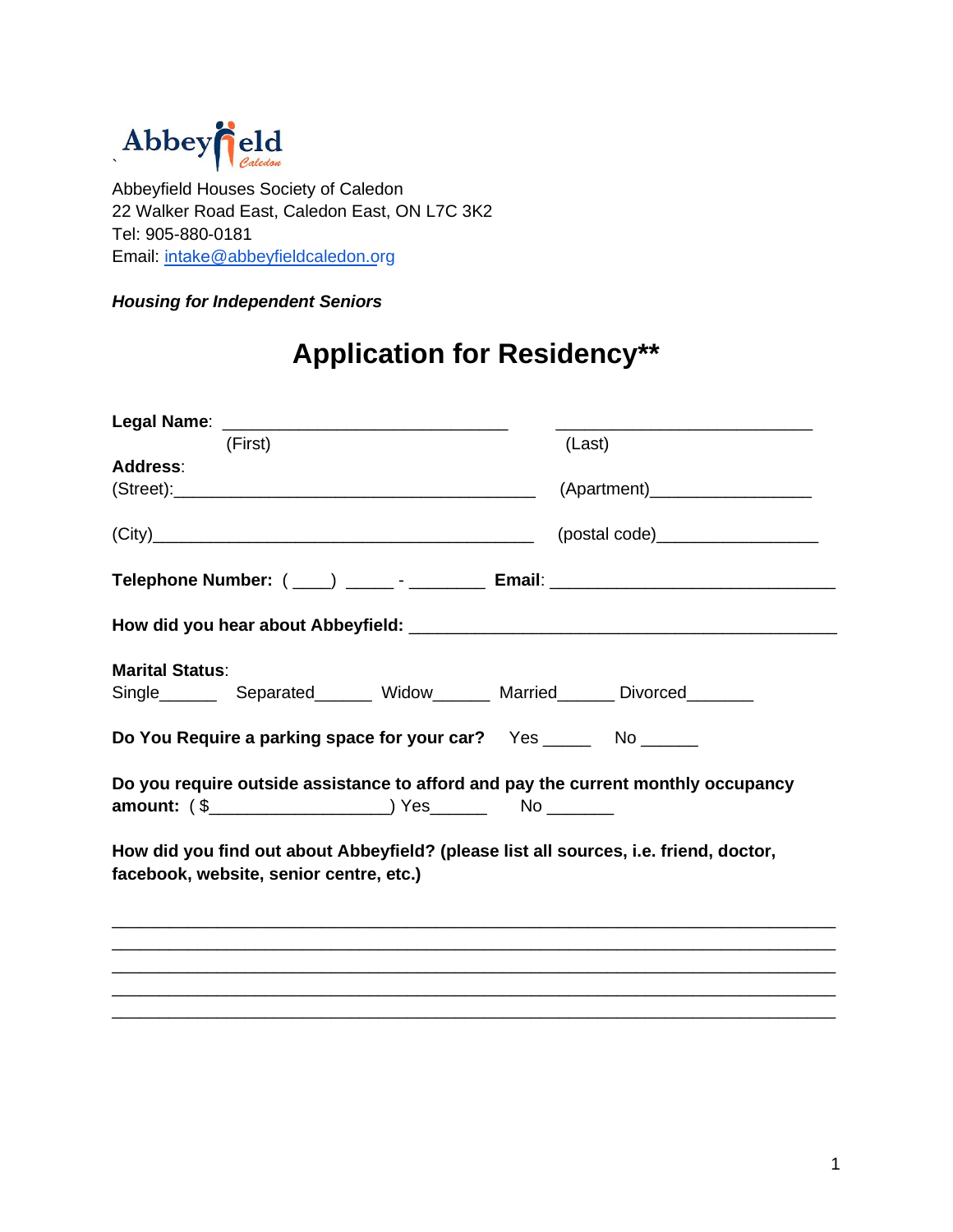**Name of Sponsor(s)** (List is priority order primary then secondary):

| 1 <sub>1</sub>                                                             |                                                                                                                      |
|----------------------------------------------------------------------------|----------------------------------------------------------------------------------------------------------------------|
| (First)                                                                    | (Last)                                                                                                               |
| Address:                                                                   |                                                                                                                      |
|                                                                            | (Street): (Street): (Apartment)                                                                                      |
|                                                                            |                                                                                                                      |
| Telephone Number: ( ____ ) _____ - _________ Cell ( ___ ) ____ - _________ |                                                                                                                      |
|                                                                            |                                                                                                                      |
| 2.                                                                         | <u> 2000 - Jan James James Jan James James James James James James James James James James James James James Jam</u> |
| (First)                                                                    | (Last)                                                                                                               |
| <b>Address:</b>                                                            |                                                                                                                      |
|                                                                            | (Street): (8treet): (Apartment)                                                                                      |
|                                                                            |                                                                                                                      |
| Telephone Number: ( ___) _____- _________ Cell ( ___) ____- _________      |                                                                                                                      |
|                                                                            |                                                                                                                      |
| 3.                                                                         |                                                                                                                      |
| (First)                                                                    | (Last)                                                                                                               |
| Address:                                                                   |                                                                                                                      |
|                                                                            | (Street): (8treet): (Apartment)                                                                                      |
|                                                                            |                                                                                                                      |
| Telephone Number: (___) ____- - ________ Cell (___) ____- ________         |                                                                                                                      |
|                                                                            |                                                                                                                      |
|                                                                            |                                                                                                                      |

**Power of Attorney Documents:**

**Do you have an up to date Financial and Personal Care Power of Attorney:**  Yes\_\_\_\_\_ No \_\_\_\_\_

**Do you agree to submit and allow Abbeyfield Caledon to hold copies of above documents:** 

Yes<sup>No</sup>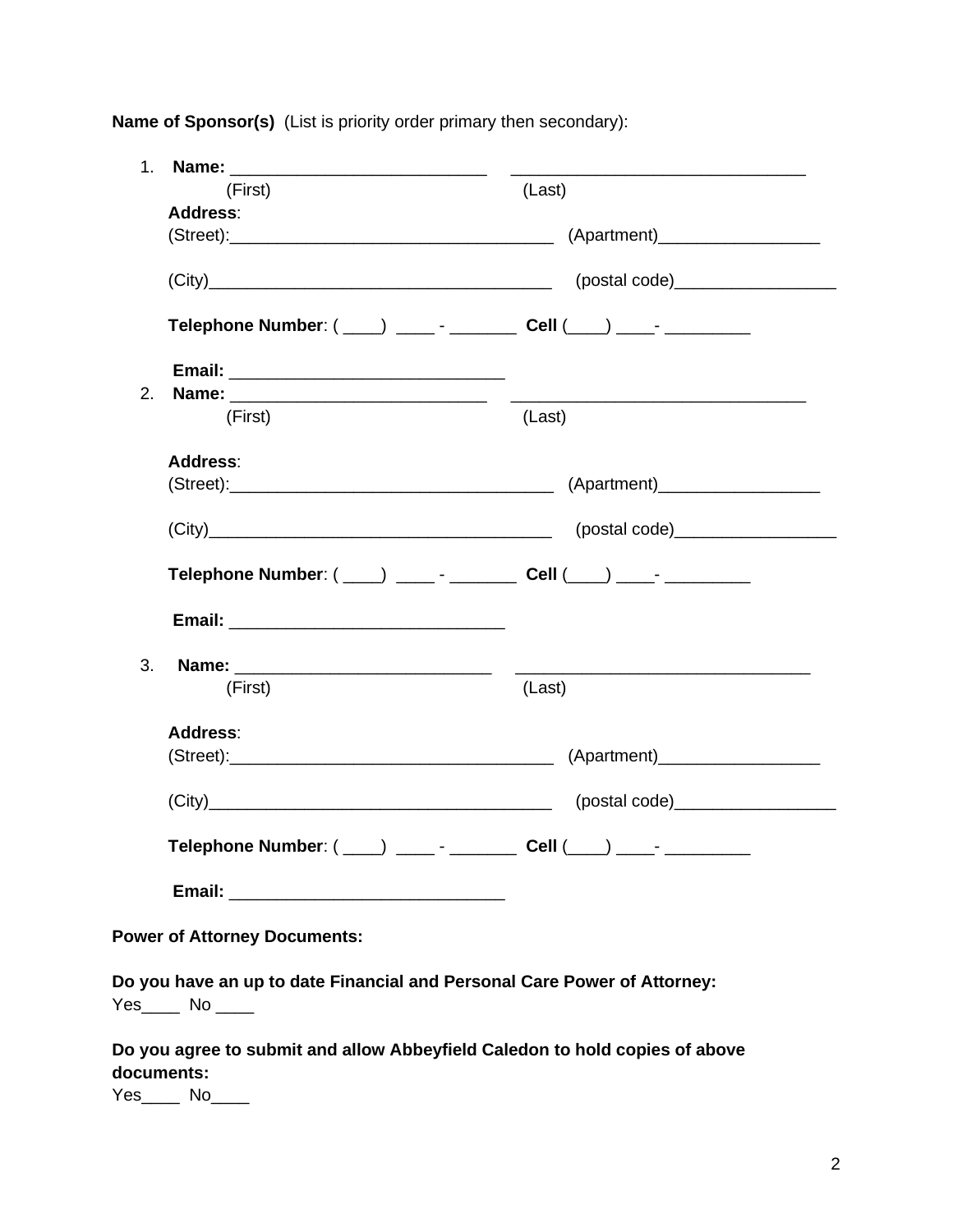## **Independence Certification:**

| Yes, but require some assistance________ (please provide details) | Are you currently able to live and care for yourself independently? Yes____ No___                                                                                                  |
|-------------------------------------------------------------------|------------------------------------------------------------------------------------------------------------------------------------------------------------------------------------|
|                                                                   |                                                                                                                                                                                    |
|                                                                   |                                                                                                                                                                                    |
|                                                                   |                                                                                                                                                                                    |
|                                                                   |                                                                                                                                                                                    |
|                                                                   |                                                                                                                                                                                    |
| Document completed by you, your sponsor and your current doctor?  | Have you reviewed and are willing to submit the Health and Independence Certification                                                                                              |
| $Yes$ No $\qquad$                                                 |                                                                                                                                                                                    |
| <b>Current Doctor:</b>                                            |                                                                                                                                                                                    |
|                                                                   |                                                                                                                                                                                    |
| (First)                                                           | (Last)                                                                                                                                                                             |
|                                                                   |                                                                                                                                                                                    |
| Address:                                                          |                                                                                                                                                                                    |
|                                                                   |                                                                                                                                                                                    |
| (City)                                                            |                                                                                                                                                                                    |
| Telephone Number: ( ___) ____- - ______                           |                                                                                                                                                                                    |
|                                                                   |                                                                                                                                                                                    |
|                                                                   | ** Application does not guarantee acceptance and in any case will require the filing of                                                                                            |
| additional documents                                              |                                                                                                                                                                                    |
|                                                                   | I certify that the information on this form is true, correct, and complete in every respect to the                                                                                 |
|                                                                   | best of my knowledge and can be relied upon and verified by Abbeyfield Caledon I also<br>understand that occupancy acceptance will require the submission of additional documents: |
|                                                                   | Date: _______                                                                                                                                                                      |

| <b>Sponsor Signature*:</b> | ה+הו |
|----------------------------|------|
|                            |      |